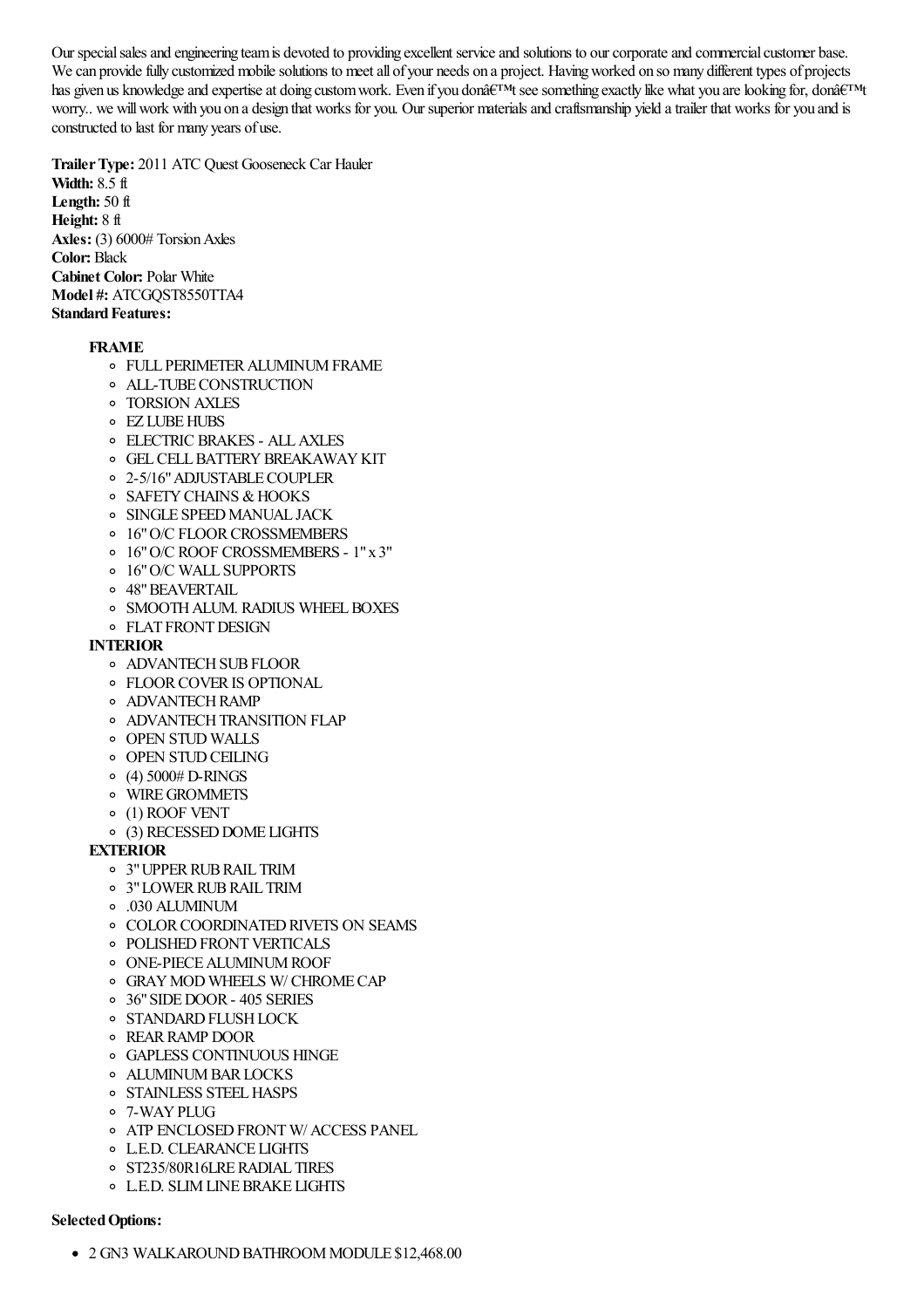### **GENERAL**

- **COLOR COORDINATED VENTS / DOORS**
- **STEPS INTO BUNK FROM OUTSIDE BATHROOM**

## **BATHROOM**

- **OAK BASE CABINET**
- **STAINLESS STEEL SINK**
- **LAMINATE COUNTERTOP**
- **12V12" FLUORESCENT LIGHT**
- **OAK MEDICINE CABINET W/MIRROR**
- **BATHROOM FAUCET**
- **CORNER FIBERGLASS SHOWER / GLASS DOOR**
- **12 VOLT SCONCE LIGHTS**
- **12 VOLT POWER VENT**
- RVSTYLE TOILET
- **22" BATHROOM PRIVACY DOOR COORDINATED**
- **BATHROOM HARDWARE**

## **ELECTRICAL**

- $\blacksquare$  12 VOLT BATTERY & BOX
- **BATTERY DISCONNECT SWITCH**
- 55 AMP CONVERTER

# **PLUMBING**

- **75 GALLON FRESH WATER TANK**
- 2.8 GPM 12 V WATER PUMP
- **SEWER HOSE STORAGE**
- (2) 20# LP TANKS W/ REGULATOR
- **32 GALLON GRAY TANK**
- **FRESH WATER FILL**
- **CITY WATER HOOK-UP**
- **LP MANIFOLD WITH QUICK DISCONNECT**
- 32 GALLON BLACK TANK
- **HOLDING TANK MONITOR PANEL**
- **WINTERIZING TAP**
- **6 GALLON WATER HEATER DSI**

## **SAFETY FEATURES**

- **SMOKE DETECTOR**
- **CO DETECTOR**
- **GFI PROTECTED OUTLETS WHERE REQUIRED**
- **FIRE EXTINGUISHER**
- **UPIDE VENTED LP COMPARTMENT**
- (2) DOORS UNDER RISER ONE VENTED FOR LP
- **LP DETECTOR**
- **UENTED BATTERY COMPARTMENT**
- 1 TAPERED NOSE FOR GOOSENECK WITH COLOR MATCHED CORNERS \$650.00
- 50 ft TRUSSEDROOF / FT \$1,950.00
	- o \*\*\* ALLOWS FOR COMPLEX WIRE RUNS \*\*\*
	- o \*\*\* ROOF ALLOWS FOR DUCTING A/C \*\*\*
	- o \*\*\* DUCTING NOT INCLUDED \*\*\*
- $\bullet$  1 DELETE BEAVERTAIL \$0.00
- 1 pair REAR BOGEY WHEELS \$228.00
- 50 ft 12" ADDITIONAL HEIGHT / FT \$1,200.00
	- o \*\*\* REAR DOOR OPENING DOES NOT EXCEED 7' HEIGHT UNLESS OPTIONED SEPARATELY \*\*\*
	- o \*\*\* ENTRANCE DOOR WILL NOT EXCEED 78" \*\*\*
- 2 INTERIOR LADDER WITH PREMIUM 26" X 26" ATP ACCESS HATCH \$1,938.00
	- Powder-coated Ladder with Knurled Rungs
	- Gas Shock for Access Hatch
- 1 UPGRADE FROMMANUAL LANDINGGEARTO DUAL POSTHYDRAULIC JACK FORGOOSENECK \$2,594.00
	- o INCLUDES 12V BATTERY & BATTERY BOX (WIRED)
	- **O INCLUDES MANUAL OVERRIDE**
	- o \*\*\* DELETES MANUAL LANDING GEAR \*\*\*
- 1 SPARE ST235/80R16/LREON GRAY WHEEL \$238.00
- 1 INTERIOR WALL SPARE TIRE MOUNT \$065.00
- 2 ADD32"405 SERIES DOOR\$1,350.00
- $\bullet$  1 36" x 24" TOP HINGED DOOR 405 SERIES \$375.00
	- **OF CORPARTMENT VENTED AT TOP OF DOOR** 
		- **O** SPECIFY IF VENTED